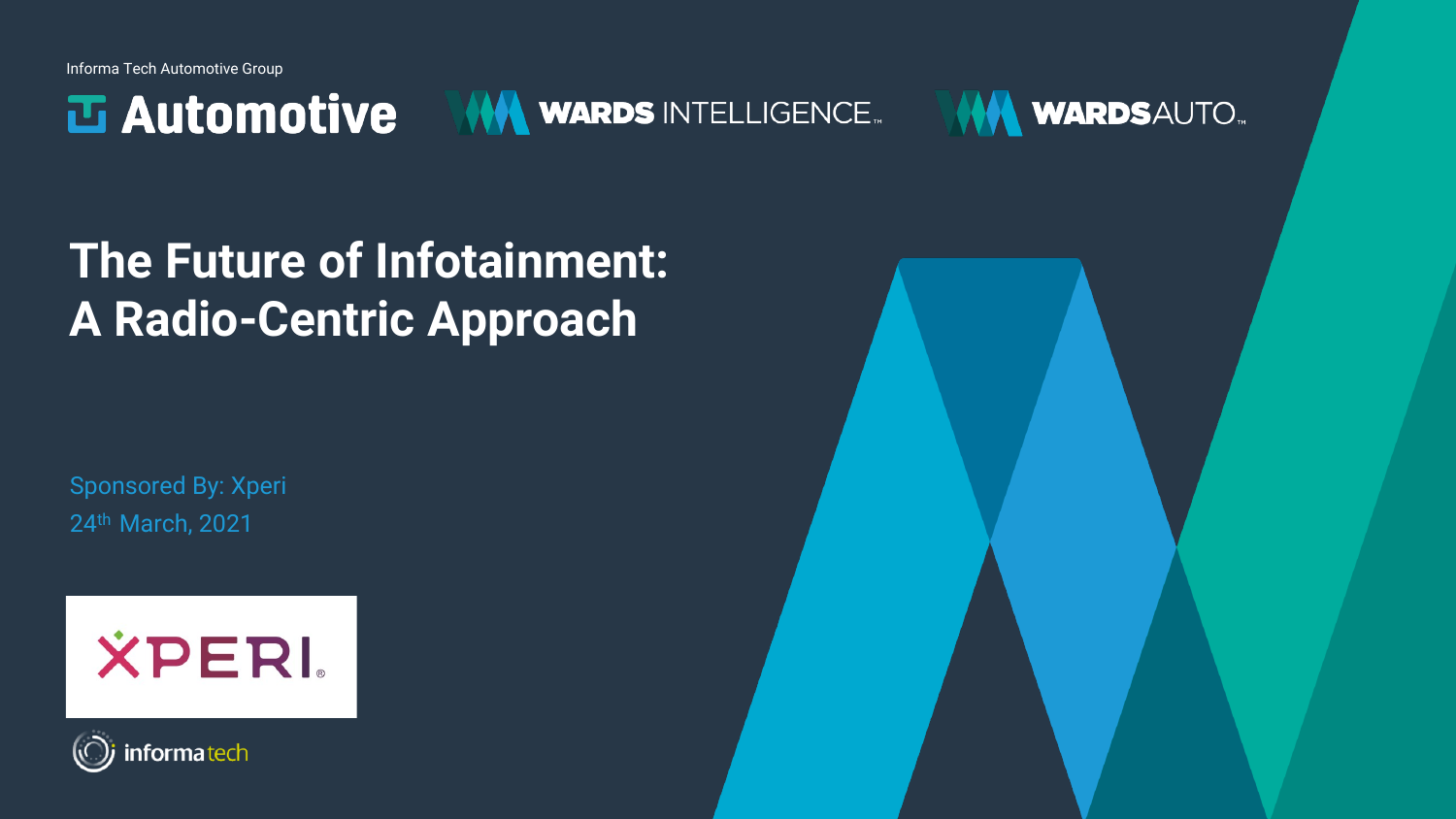#### **Today's Speakers**



**Steve Bell** Resident Analyst, **TU-Automotive**



**Bob Dillon**  SVP, Automotive Connected Media **Xperi**



**Joseph D'Angelo,** SVP, of Broadcast Radio **Xperi**

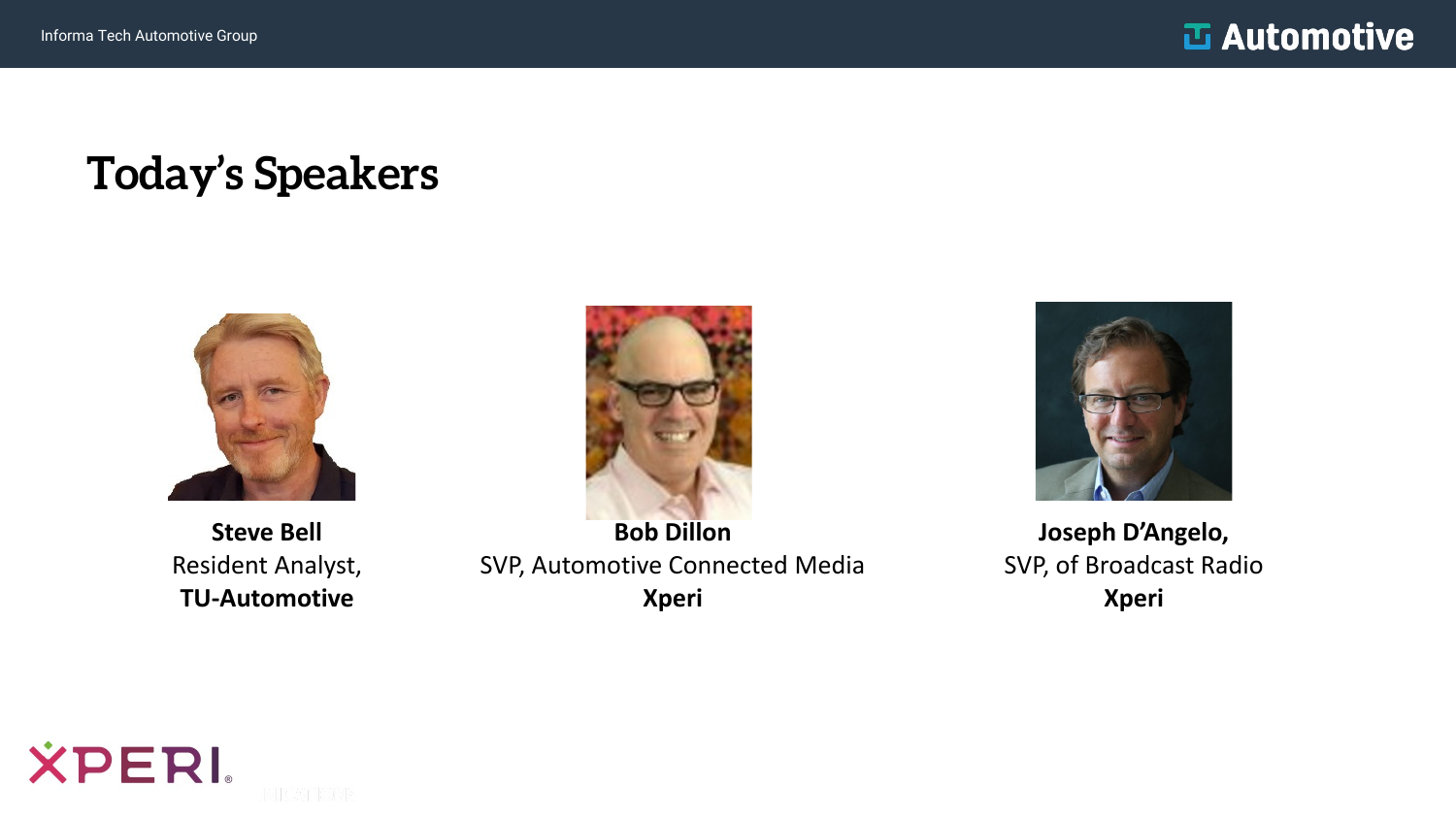#### **Agenda**

- Introduction
- Xperi presentation
	- Content is king
	- Delivery
	- Innovation
- Q&A

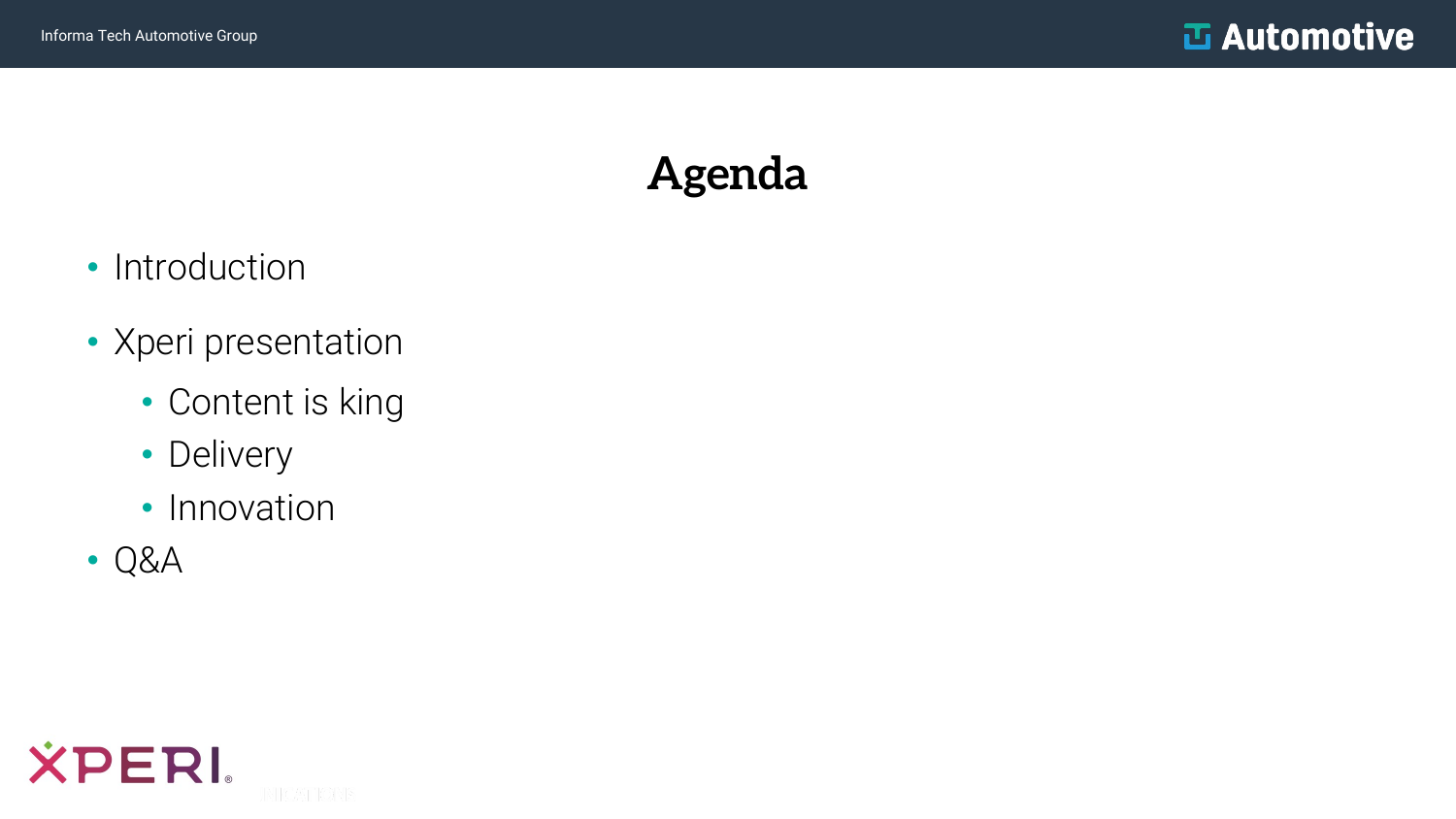PERI

## **Infotainment Market**

- 3 billion people worldwide listen to radio weekly.
- DAB, DAB+ and HD Radio have a significant experience gap to streaming content.
- \$40 billion global radio market
- 2018 U.K. study, radio advertising the secondbest ROI for brand building.
- 4G smartphones ushered in mobile streaming and video
- 41% of U.S users have listened to online radio using a smartphone connected to the vehicle audio system

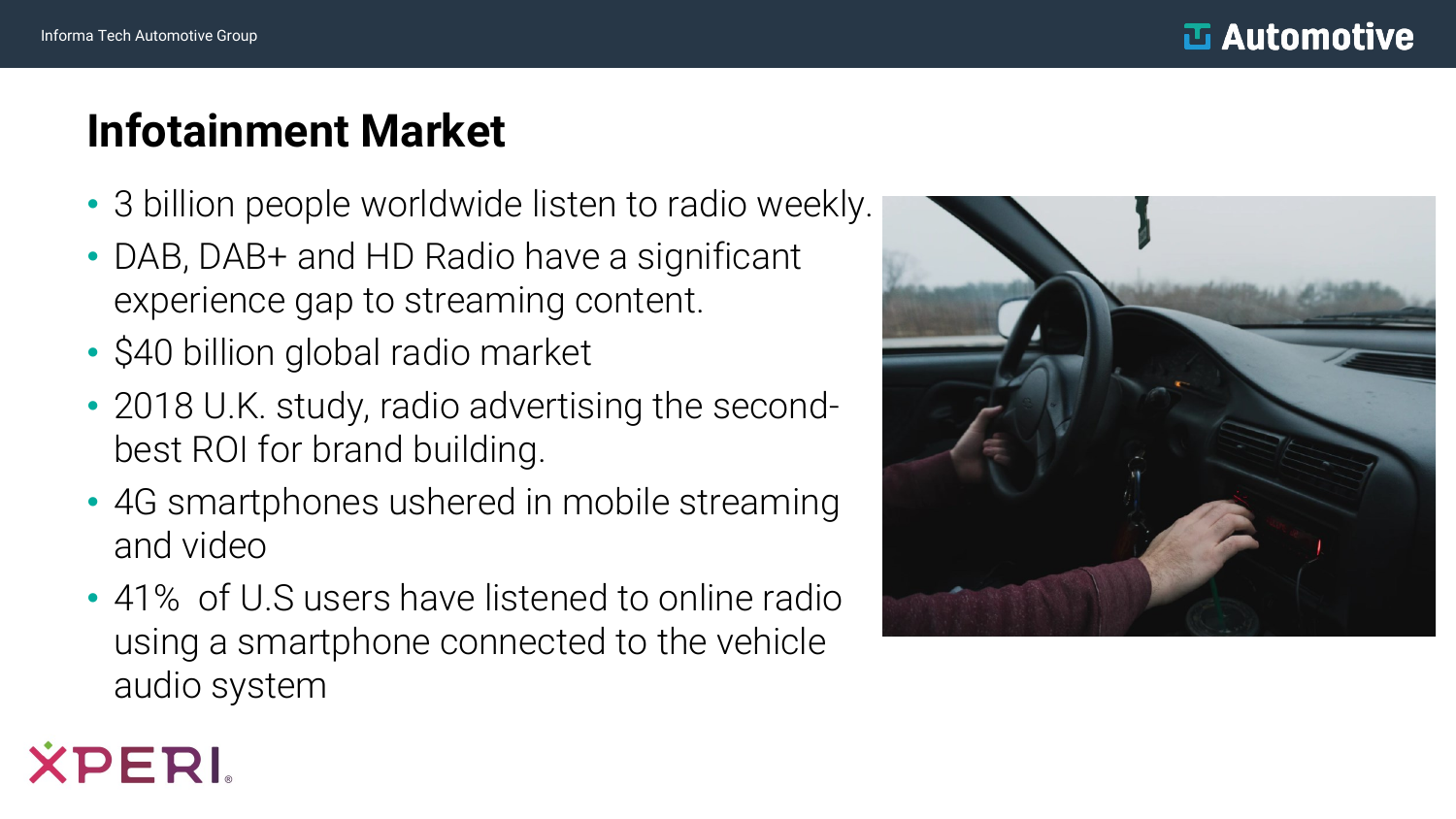## **The Emergence Of Hybrid Radio**

In the 13 years since the project launched, RadioDNS had continually defined and published technical specifications in support of hybrid radio

**XPERI** 



2008

2021

- In 2008 RadioDNS created linking broadcast radio with the Internet and web services.
- In 2010, UK Radioplayer Ltd, formed to develop a unified streaming solution and specification for desktop web playback.
- In 2015 ETSI published two standards documents.
- Radioplayer now has coverage in 14 countries, and recently announced service will be launched in additional European countries in 2021
- Audi of America introduces hybrid radio as part of its Generation 3 infotainment



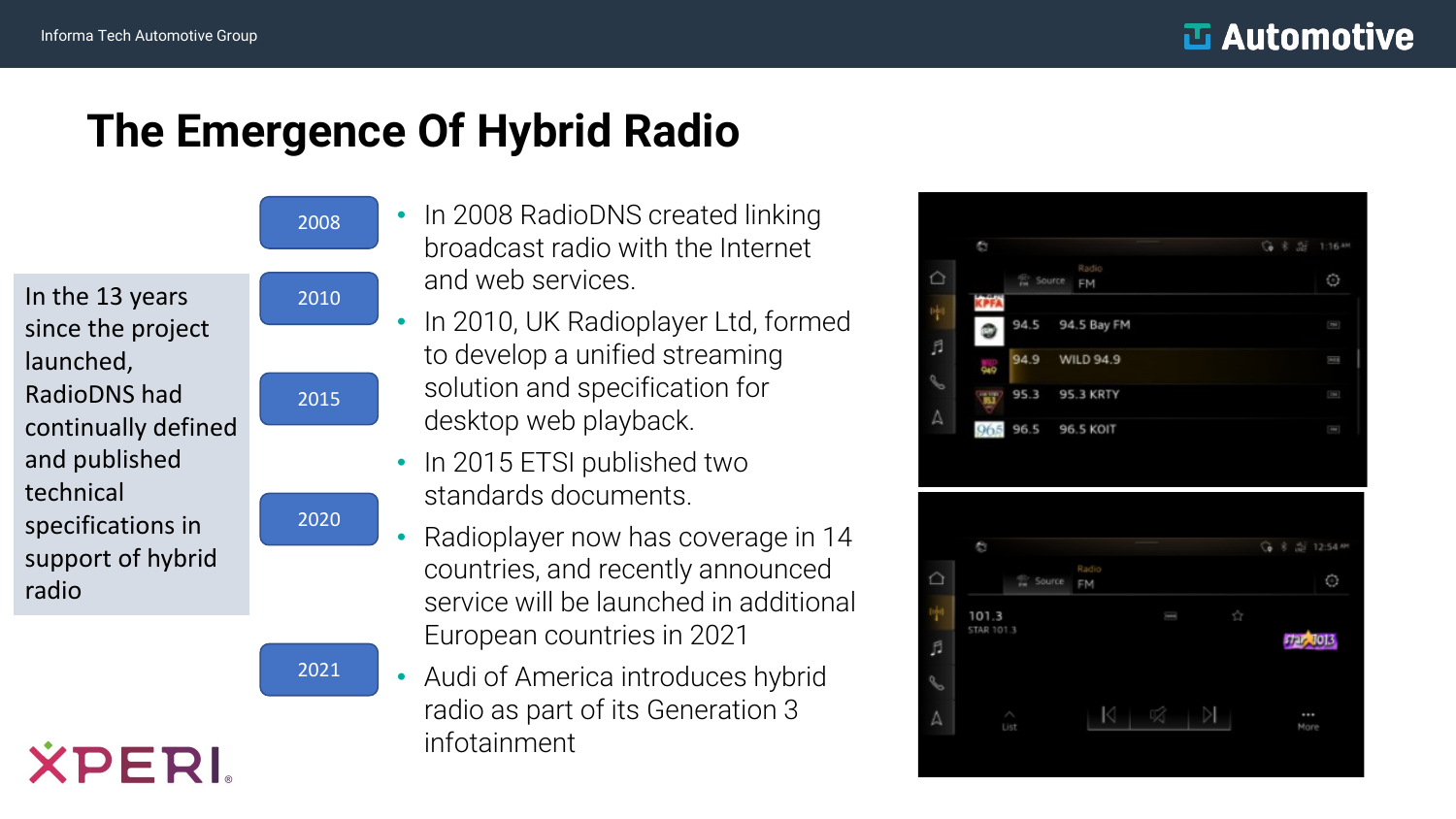ERI

#### **Manufilm**

## **Current State Of Play**

- Incubation and development of hybrid radio is slow.
- Difficult to discover availability through web searches and public records.
- RadioDNS Project Logo identifies 26 countries that are providing or intending to provide metadata.
- Real coverage in terms of additional content is patchy, even in markets such as the U.K. and Germany.

| <b>COUNTRY</b>              | Radioplayer<br><b>Operational in</b><br>2020 | <b>Number of</b><br><b>Broadcasters</b> | <b>Numbers of</b><br>stations | Avg % Listening |
|-----------------------------|----------------------------------------------|-----------------------------------------|-------------------------------|-----------------|
| U.S.                        |                                              | $\boldsymbol{6}$                        | 1682                          | 45.42%          |
| UK                          | Υ                                            | $\overline{4}$                          | 449                           | 23.95%          |
| Germany                     | Υ                                            | 3                                       | 288                           | 31.93%          |
| France                      | Υ                                            | $\overline{4}$                          | 139                           | 11.15%          |
| Canada                      | Υ                                            | $\mathbf{1}$                            | 105                           |                 |
| Ireland                     | Υ                                            | $\sqrt{2}$                              | 34                            | 46.95%          |
| Australia                   |                                              | 3                                       | 31                            | 90%             |
| The Netherlands             | Υ                                            | $\mathbf 2$                             | 23                            | 19.60%          |
| Norway                      | Υ                                            | 3                                       | 23                            | 61.90%          |
| Czech Republic              |                                              | $1\,$                                   | 22                            | 22.40%          |
| Switzerland                 | Υ                                            | 5                                       | 22                            | 41.63%          |
| Spain                       | Υ                                            | 5                                       | 19                            | 15.26%          |
| Austria                     | Υ                                            | $\overline{2}$                          | 13                            | 42.50%          |
| <b>Belgium</b>              | Υ                                            | $\overline{2}$                          | 13                            | 49.20%          |
| Denmark                     | Υ                                            | 2                                       | $11\,$                        | 37.30%          |
| Poland                      |                                              | $\mathbf 1$                             | $\,8\,$                       | 15.90%          |
| Turkey                      |                                              | $\mathbf 1$                             | $\,8\,$                       | 7.00%           |
| Italy                       | Υ                                            | $\sqrt{2}$                              | $\overline{7}$                | 11.60%          |
| Slovenia                    |                                              | $\sqrt{2}$                              | $\overline{7}$                | 15.25%          |
| Russia                      |                                              | $1\,$                                   | 5                             | 13.10%          |
| Hungary                     |                                              | $\mathbf 1$                             | $\overline{\mathbf{3}}$       | 42.00%          |
| Iceland                     |                                              | $\mathbf{1}$                            | 3                             | 50.40%          |
| Finland                     |                                              | $\overline{2}$                          | $\overline{2}$                | 68.25%          |
| Sweden                      | Υ                                            | $\overline{2}$                          | $\overline{2}$                | 44.85%          |
| Romania                     |                                              | $\mathbf{1}$                            | $\mathbf{1}$                  | 28.10%          |
| <b>United Arab Emirates</b> |                                              | $\mathbf 1$                             | $\mathbf{1}$                  | 49.80%          |
| Project Logo summary        |                                              | 60                                      | 2921                          | 35.28%          |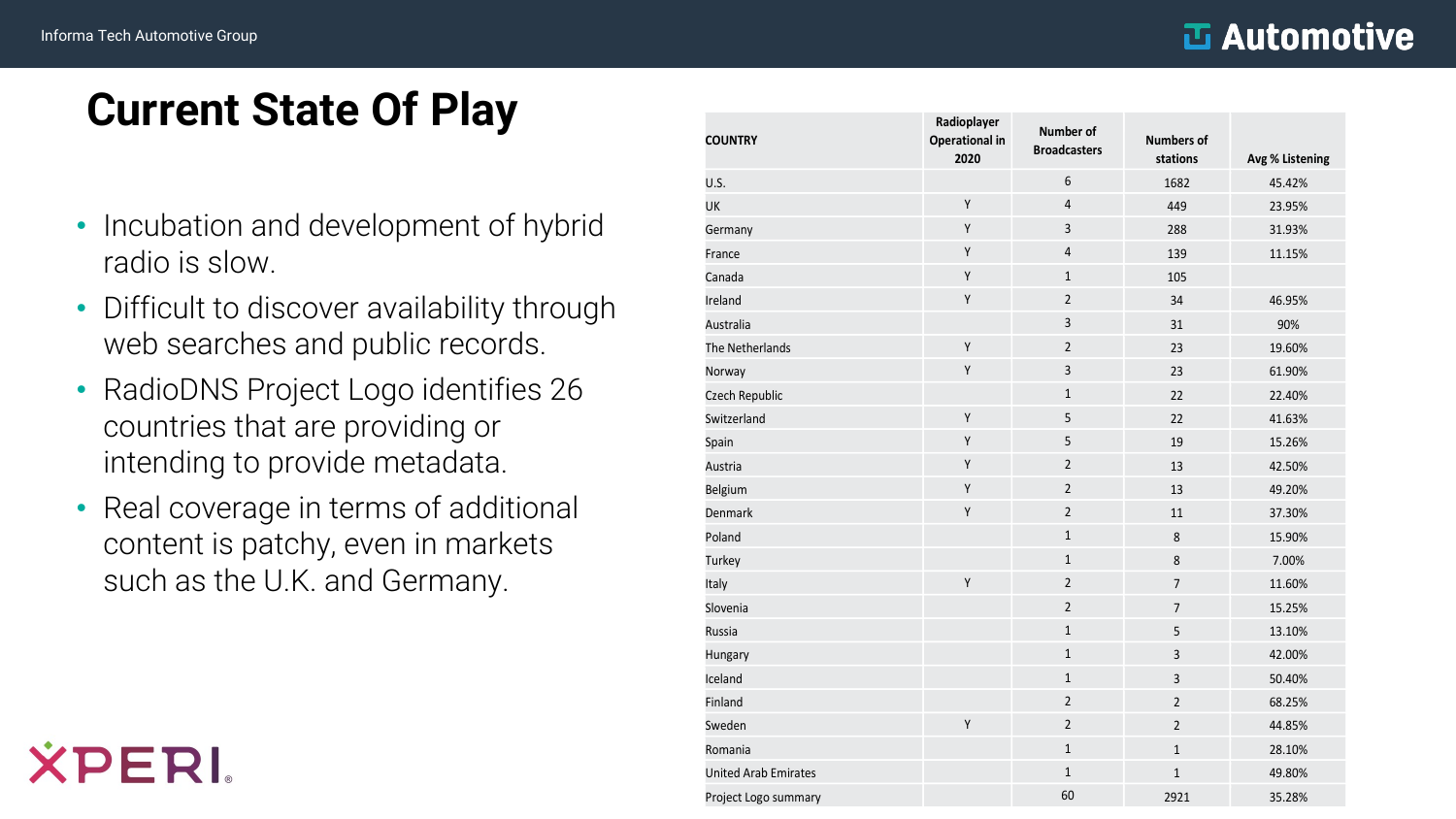## **Current State Of Play \_ Reality Check**

An analysis of 22 global cities, using the Xperi DTS AutoStage simulator

For DTS AutoStage the number of stations that have genres, logos and station names metadata is almost 100% compared to a sub-20% in a RadioDNS-enabled radio.



| <b>Hybrid Radio Metadata Elements</b> | <b>DTS AutoStage</b> | <b>RadioDNS</b> | <b>Difference</b> |
|---------------------------------------|----------------------|-----------------|-------------------|
| <b>Genres</b>                         | 99%                  | 8%              | 91%               |
| Logo                                  | 98%                  | 18%             | 80%               |
| <b>Station Name</b>                   | 100%                 | 19%             | 81%               |
| <b>Phone</b>                          | 73%                  | 1%              | 73%               |
| <b>Email</b>                          | 71%                  | $0\%$           | 71%               |
| <b>Slogan</b>                         | 79%                  | 16%             | 63%               |
| <b>Description</b>                    | 68%                  | 17%             | 52%               |
| <b>Long Description</b>               | 52%                  | 9%              | 43%               |

Xperi has a database of global radio stations and utilizes the program information (PI) and station identification (SID) codes in the broadcast frequency, to determine which have RadioDNS information.

Comparison of metadata elements in the DTS AutoStage system, compared to a RadioDNS-enabled vehicle receiver.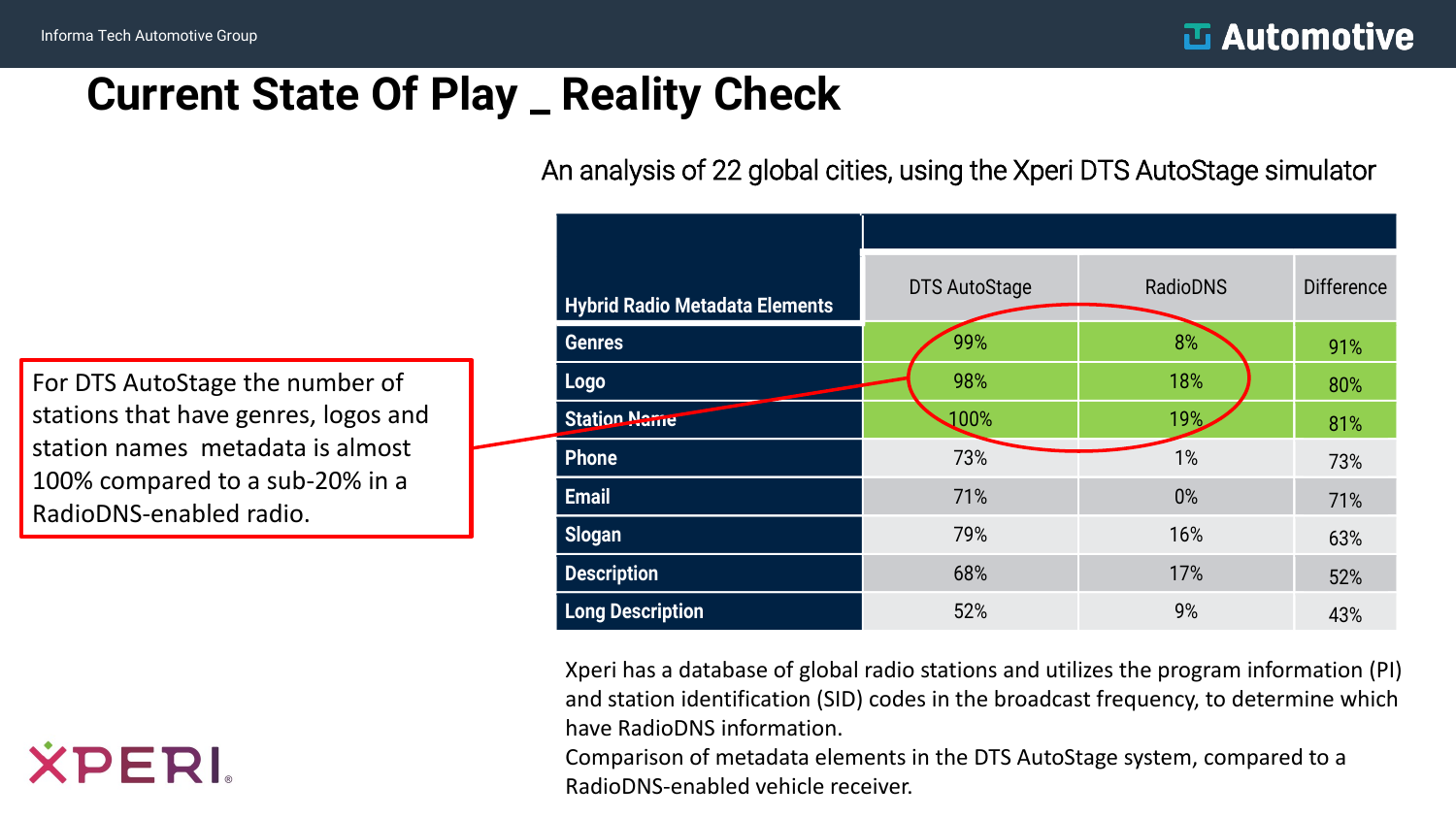## **Opportunities & Challenges**

#### **Opportunities**

- Retaining consumers who listen to radio invehicle
- Sustaining the infotainment unit as the central feature of the dash
- Converting user activity into engagement.
- Creating a gateway to monetization of services,
- Insight into anonymized driver and passenger behavior data.

#### **Challenges**

- Balancing risk of partnering versus accelerating time-to-market and consumer adoption.
- Overcoming early-stage commercial challenges of winning the acceptance of the customer.
- Defining a user experience that enhances brand credibility of all partners with limited suboptimization on premium vehicles and reduced cost impact on lower tier vehicles.

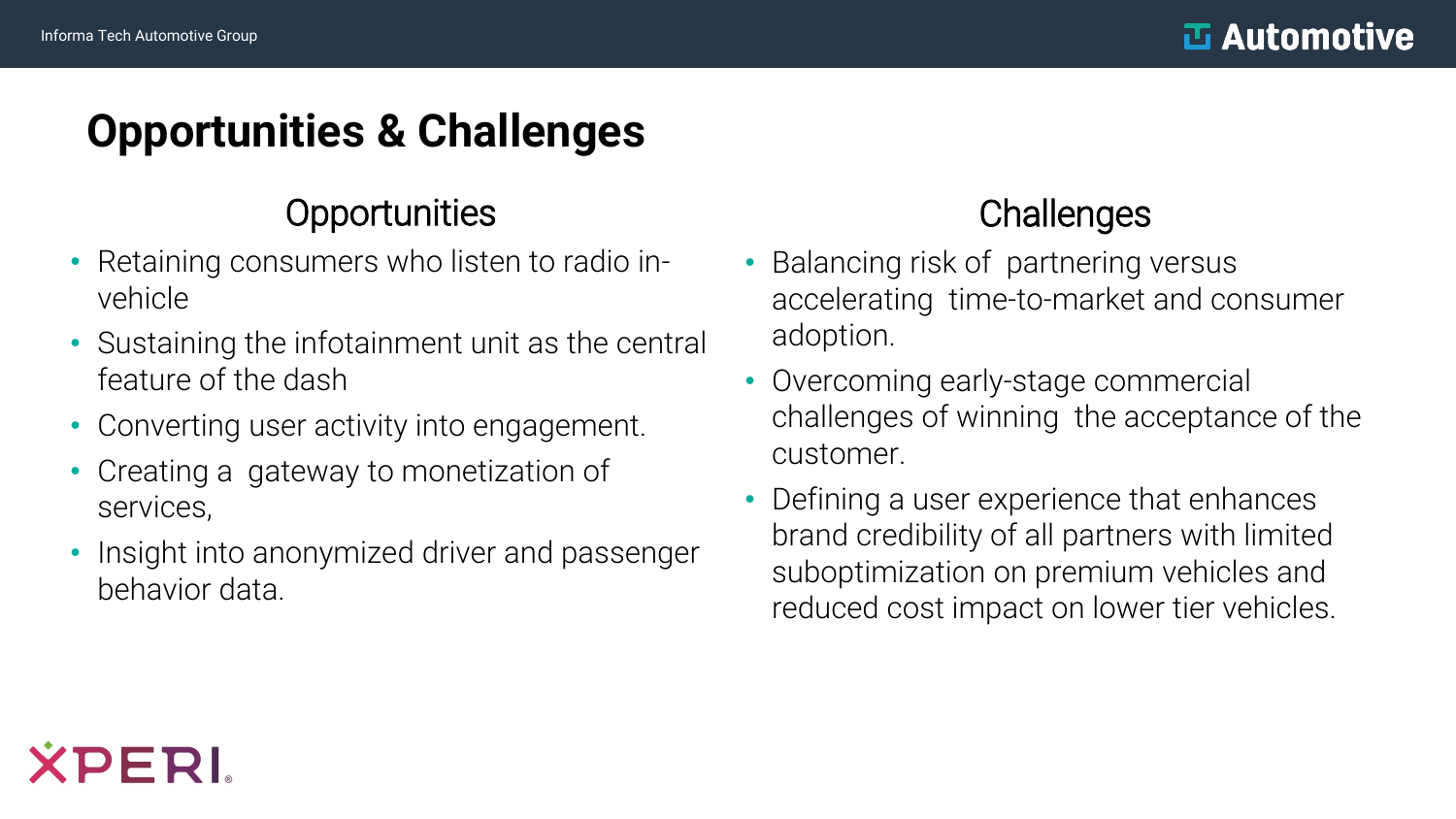# **Poll question**

When do you believe hybrid radio will be included in 25%of new vehicle shipped?

- 1. 2023
- 2. 2025
- 3. 2030
- 4. Later than 2030
- 5. Never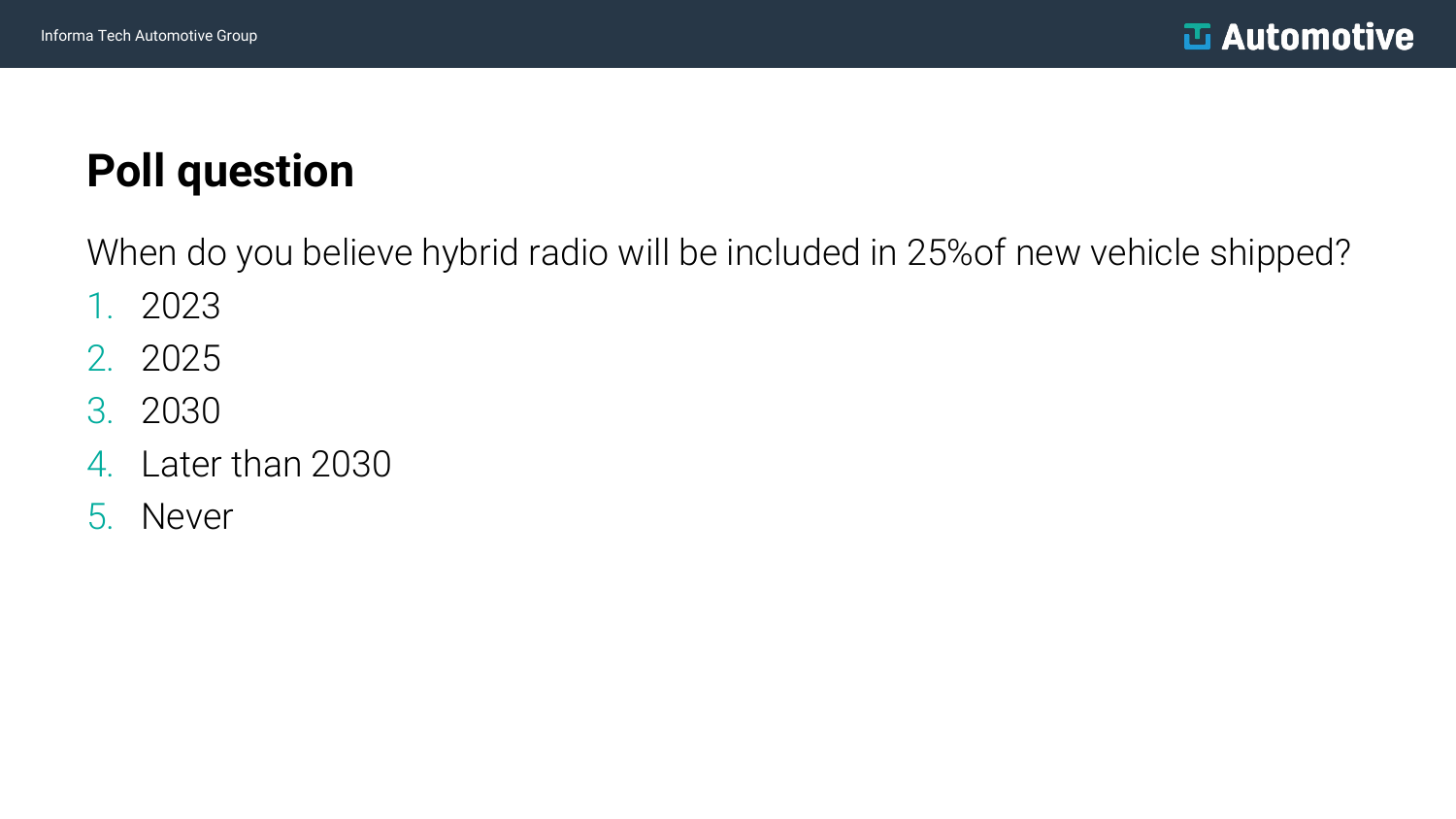**T** Automotive

#### **The Future of Infotainment: A Radio-Centric Approach**



**Bob Dillon**